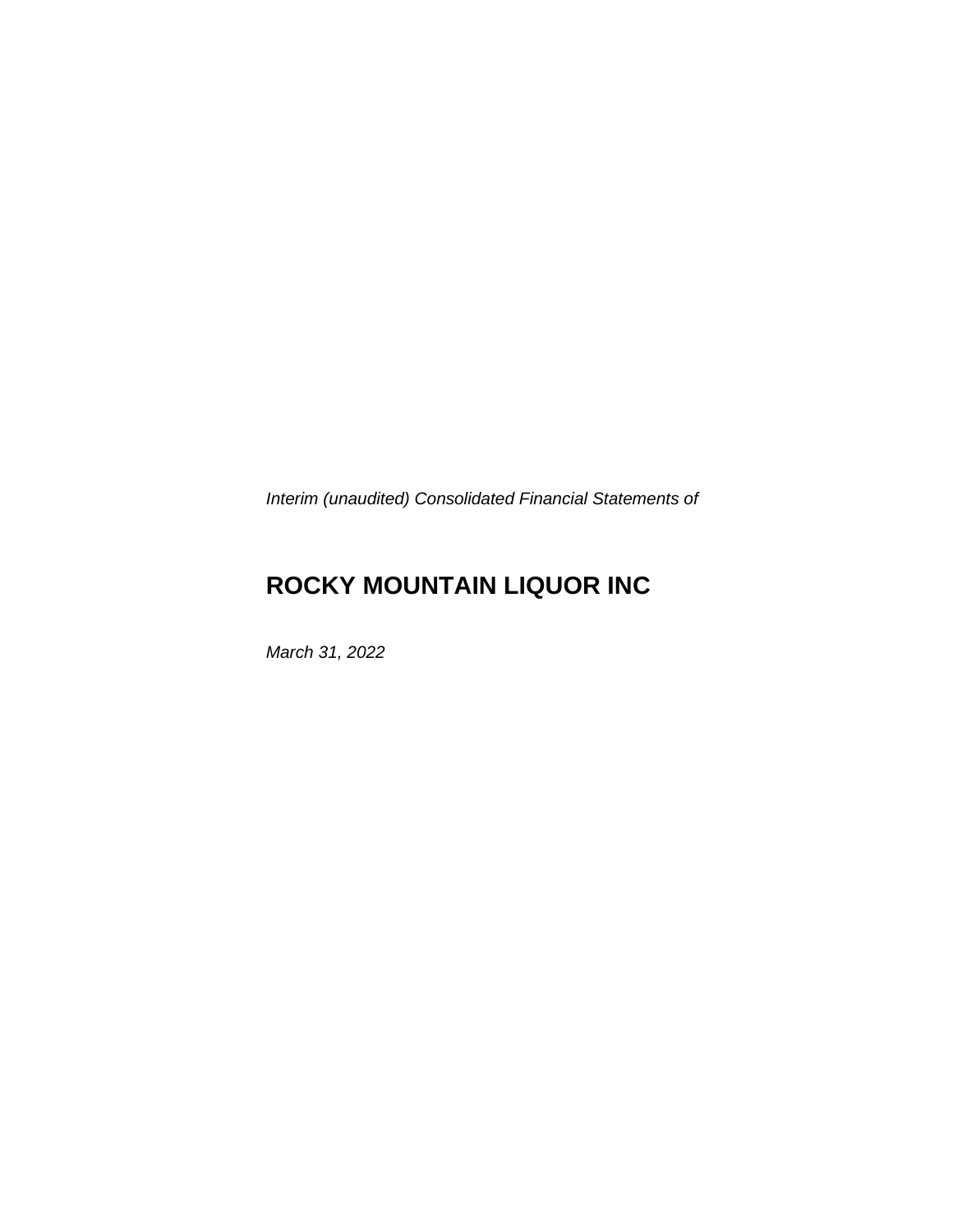## **Notice of No Auditor Review of Interim Financial Statements**

Under National Instrument 51-102, Part 4, subsection 4.3(3)(a), if an auditor has not performed a review of the interim financial statements, they must be accompanied by a notice indicating that the financial statements have not been reviewed by an auditor.

The accompanying unaudited interim financial statements of Rocky Mountain Liquor Inc. (the "Company") have been prepared by and are the responsibility of the Company's management.

The Company's independent auditor has not performed a review of these financial statements in accordance with standards established by the Chartered Professional Accountants of Canada for a review of interim financial statements by an entity's auditor.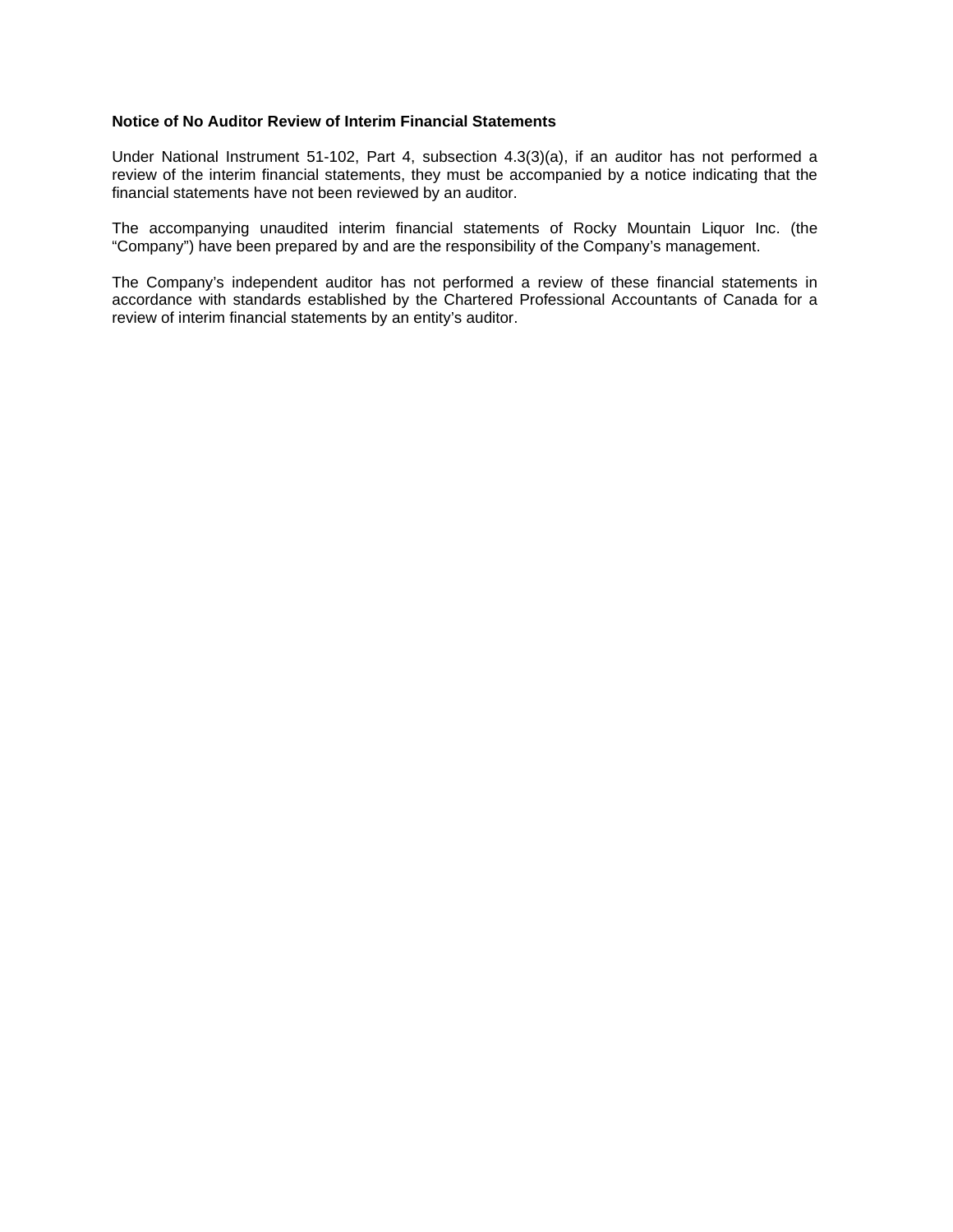# **TABLE OF CONTENTS**

| Interim Consolidated Statements of Financial Position              |       |
|--------------------------------------------------------------------|-------|
| Interim Consolidated Statements of Changes in Shareholders' Equity | 2     |
| Interim Consolidated Statements of Comprehensive Loss              | З     |
| Interim Consolidated Statements of Cash Flows                      |       |
| Notes to the Interim Consolidated Financial Statements             | $5-9$ |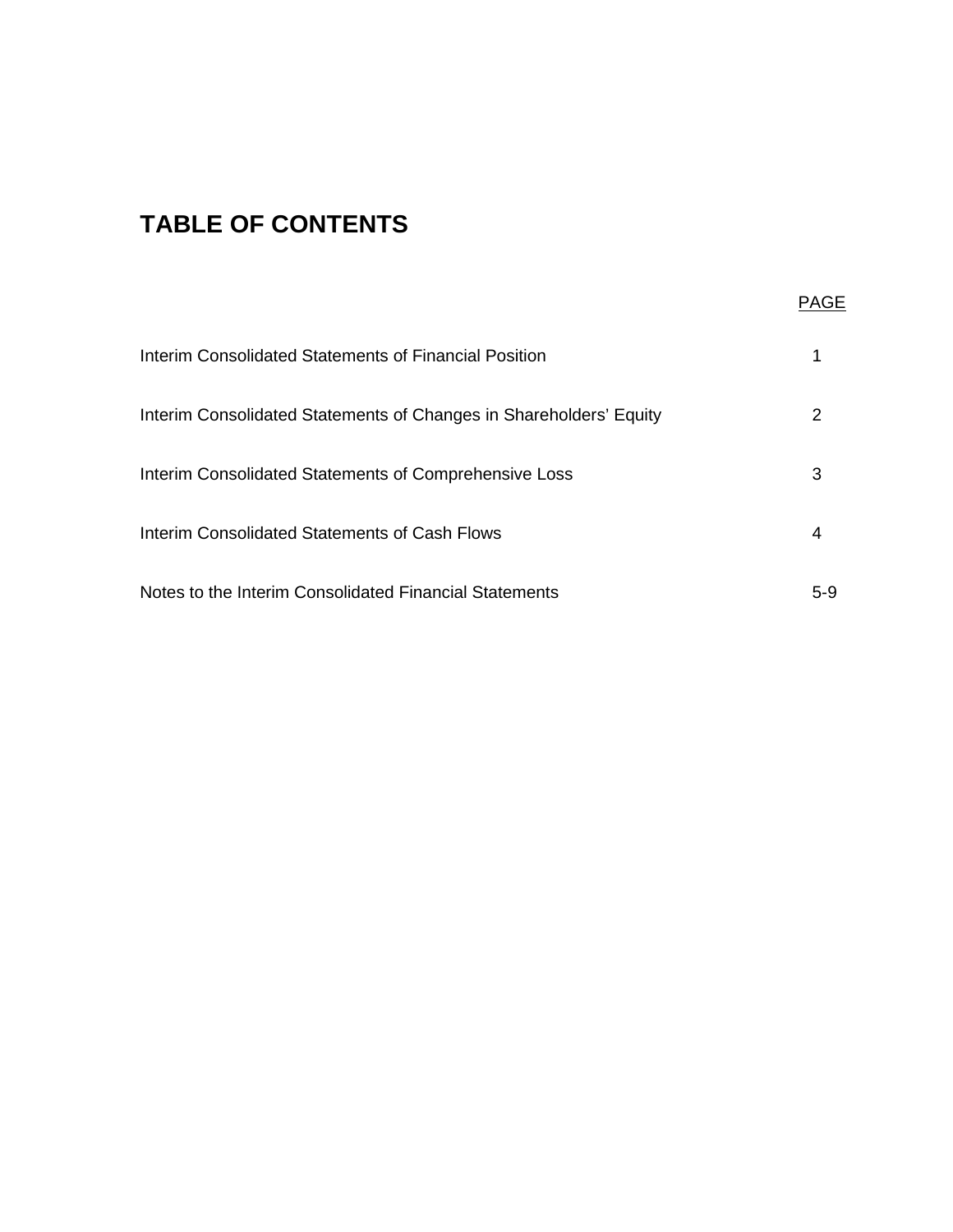# **Interim Consolidated Statements of Financial Position**

(unaudited)

|                                          |                | Mar 31, 2022 | Dec 31, 2021 |
|------------------------------------------|----------------|--------------|--------------|
| As at                                    | <b>Note</b>    | \$           | \$           |
| <b>ASSETS</b>                            |                |              |              |
| <b>CURRENT</b>                           |                |              |              |
| Cash and cash equivalents                |                | 31,283       | 118,015      |
| Accounts receivable                      |                | 179,872      | 433,401      |
| Inventory                                |                | 5,570,616    | 4,951,276    |
| Prepaid expenses and deposits            |                | 236,415      | 168,647      |
| Goods and services tax receivable        |                | 3,606        |              |
|                                          |                | 6,021,792    | 5,671,339    |
| NON-CURRENT                              |                |              |              |
| PROPERTY AND EQUIPMENT                   |                | 1,391,067    | 1,423,661    |
| <b>GOODWILL</b>                          |                | 6,215,410    | 6,215,410    |
| DEFERRED TAX ASSETS                      |                | 196,373      | 196,373      |
| RIGHT-OF-USE ASSETS                      | 10             | 12,217,583   | 12,449,339   |
|                                          |                | 26,042,225   | 25,956,122   |
| <b>LIABILITIES</b>                       |                |              |              |
| <b>CURRENT</b>                           |                |              |              |
| Accounts payable and accrued liabilities |                | 553,280      | 595,710      |
| Operating facility                       | 5              | 2,662,986    | 1,861,671    |
| Current portion of bank loan             | 5              | 792,995      | 815,388      |
| Current portion of lease liabilities     | 10             | 1,487,070    | 1,481,750    |
| Goods and services tax payable           |                |              | 57,164       |
|                                          |                | 5,496,331    | 4,811,683    |
| NON-CURRENT                              |                |              |              |
| <b>BANK LOAN</b>                         | 5              | 1,213,876    | 1,387,751    |
| <b>LEASE LIABILITIES</b>                 | 10             | 11,394,004   | 11,607,084   |
|                                          |                | 18,104,211   | 17,806,518   |
| <b>SHAREHOLDERS' EQUITY</b>              |                |              |              |
| Share capital                            | 6              | 7,377,311    | 7,377,311    |
| Contributed surplus                      | $\overline{7}$ | 1,014,911    | 1,014,911    |
| Accumulated deficit                      |                | (454, 208)   | (242, 618)   |
|                                          |                | 7,938,014    | 8,149,604    |
|                                          |                | 26,042,225   | 25,956,122   |

*The accompanying notes form an integral part of these interim consolidated financial statements* Approved on behalf of the board:

*Peter Byrne Robert Normandeau* **Chair, Board of Directors**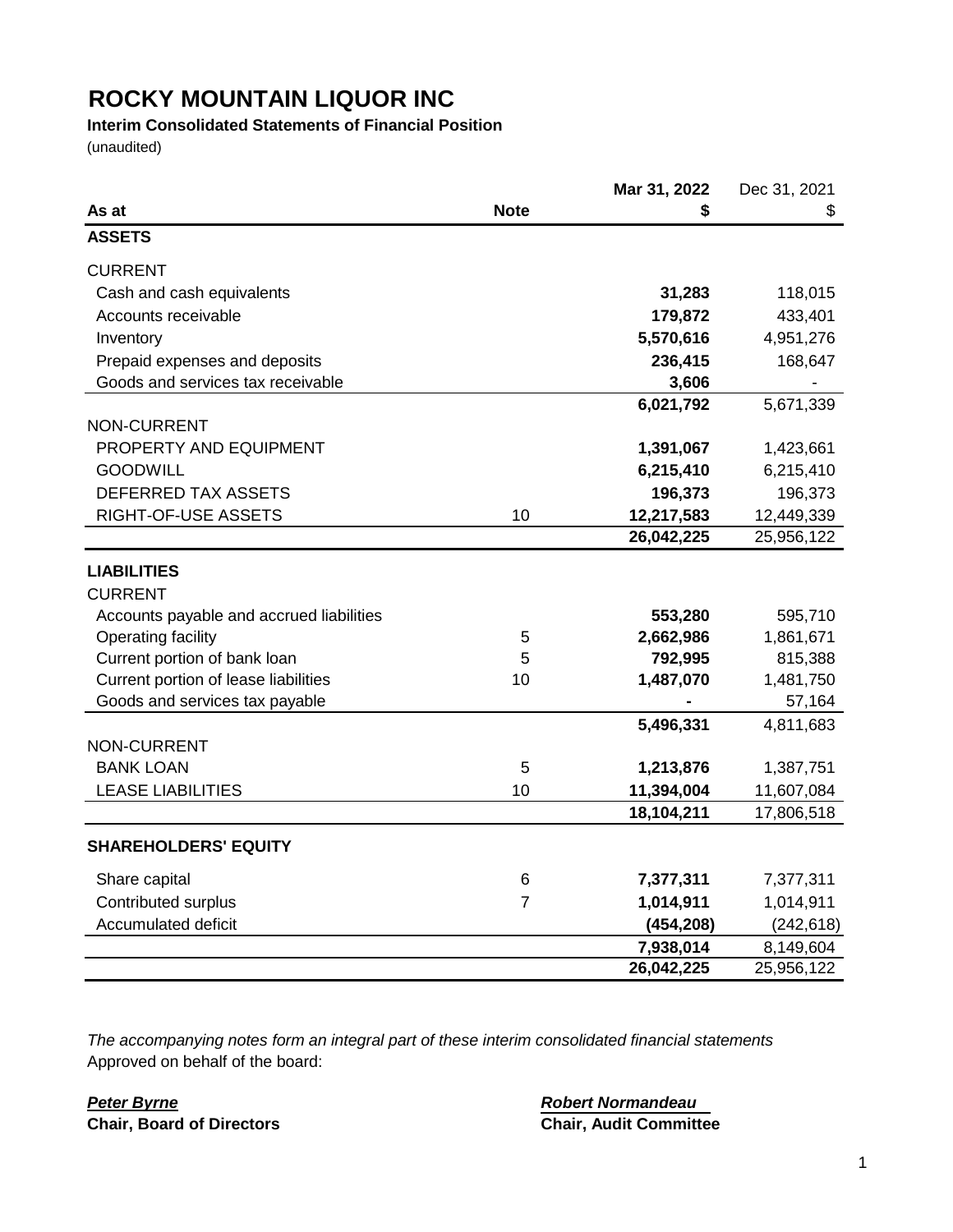**Interim Consolidated Statements of Changes in Shareholders' Equity**

(unaudited)

|                                         | <b>Share</b><br>capital  | <b>Contributed</b><br>surplus | <b>Accumulated</b><br>deficit | Total     |
|-----------------------------------------|--------------------------|-------------------------------|-------------------------------|-----------|
| Balance at Dec 31, 2020                 | 7,377,311                | 1,014,911                     | (1, 385, 283)                 | 7,006,939 |
| Net comprehensive income for the period | $\overline{\phantom{0}}$ | $\blacksquare$                | 1,142,665                     | 1,142,665 |
| Balance at Dec 31, 2021                 | 7,377,311                | 1,014,911                     | (242, 618)                    | 8,149,604 |
| Net comprehensive loss for the period   | $\overline{\phantom{0}}$ | $\blacksquare$                | (211, 590)                    | (211,590) |
| Balance at Mar 31, 2022                 | 7,377,311                | 1,014,911                     | (454, 208)                    | 7,938,014 |

*The accompanying notes form an integral part of these interim consolidated financial statements*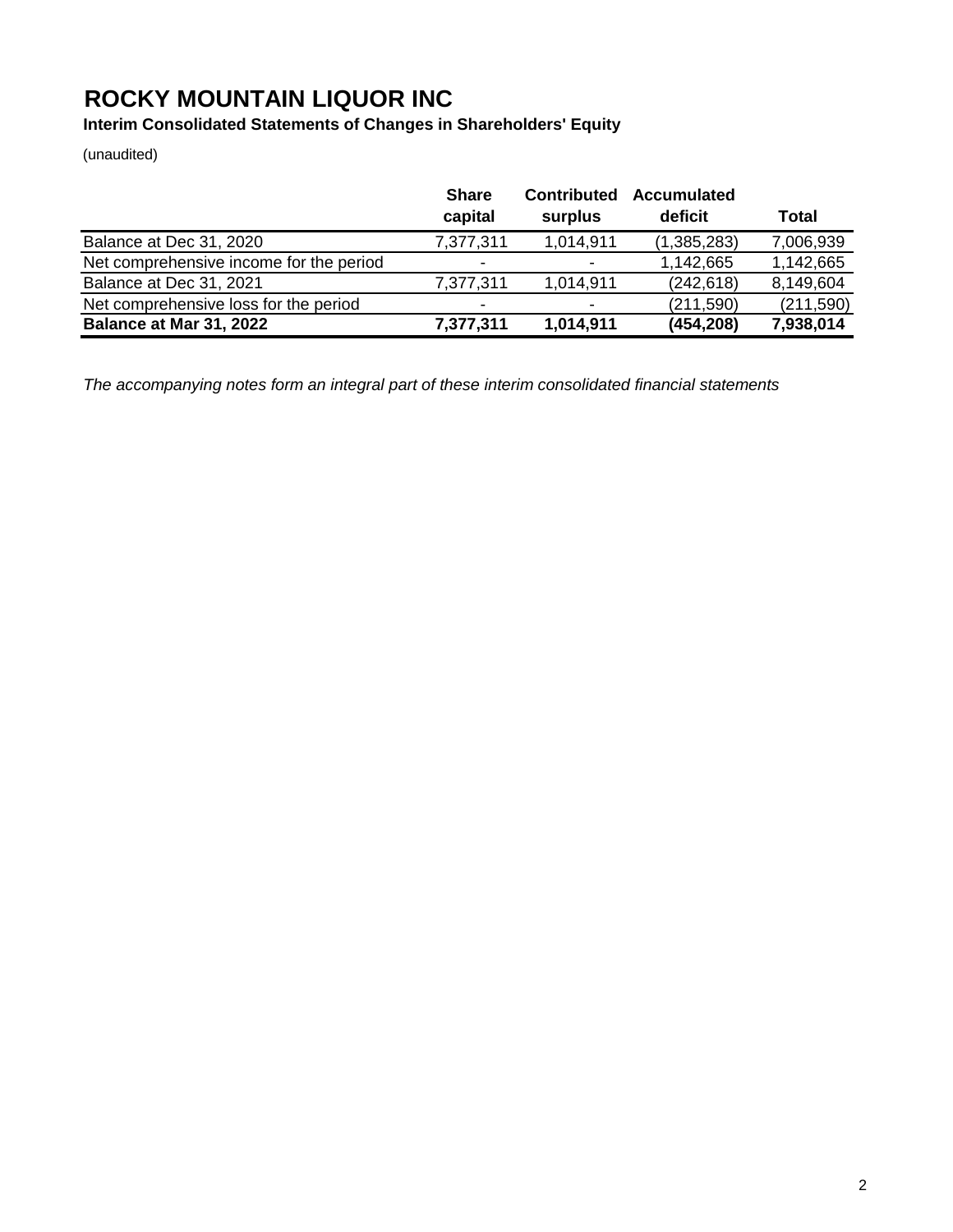# **Interim Consolidated Statements of Comprehensive Loss**

(unaudited)

For the 3 months ended Mar 31

|                                                                                          |             | 2022                     | 2021                     |
|------------------------------------------------------------------------------------------|-------------|--------------------------|--------------------------|
|                                                                                          | <b>Note</b> | S                        | \$                       |
| <b>SALES</b>                                                                             |             | 8,643,349                | 9,496,824                |
| <b>COST OF SALES</b>                                                                     | 4           | 6,707,864                | 7,381,236                |
|                                                                                          |             | 1,935,485                | 2,115,588                |
| OPERATING AND ADMINISTRATIVE EXPENSES                                                    |             | 1,642,842                | 1,640,338                |
| <b>INCOME FROM OPERATIONS</b>                                                            |             | 292,643                  | 475,250                  |
| PROPERTY AND EQUIPMENT DEPRECIATION                                                      |             | 63,229                   | 69,022                   |
| RIGHT-OF-USE ASSETS DEPRECIATION                                                         | 10          | 231,756                  | 249,727                  |
| <b>FINANCE COSTS ON LEASE LIABILITIES</b>                                                | 10          | 163,305                  | 162,713                  |
| <b>OTHER EXPENSES</b>                                                                    |             |                          |                          |
| Finance costs                                                                            |             | 45,615                   | 72,923                   |
| Loss on disposal of property and equipment                                               |             | 328                      | 5,138                    |
| Store closure expenses                                                                   |             |                          | 2,835                    |
|                                                                                          |             | 504,233                  | 562,358                  |
| <b>LOSS BEFORE TAX</b>                                                                   |             | (211, 590)               | (87, 108)                |
| <b>INCOME TAXES</b>                                                                      |             |                          |                          |
| NET COMPREHENSIVE LOSS                                                                   |             | (211, 590)               | (87, 108)                |
| Basic loss per share                                                                     | 9           | (0.00)                   | (0.00)                   |
| Diluted loss per share                                                                   | 9           | (0.00)                   | (0.00)                   |
| Weighted average number of shares - basic<br>Weighted average number of shares - diluted |             | 47,489,937<br>47,489,937 | 47,489,937<br>47,489,937 |

*The accompanying notes form an integral part of these interim consolidated financial statements*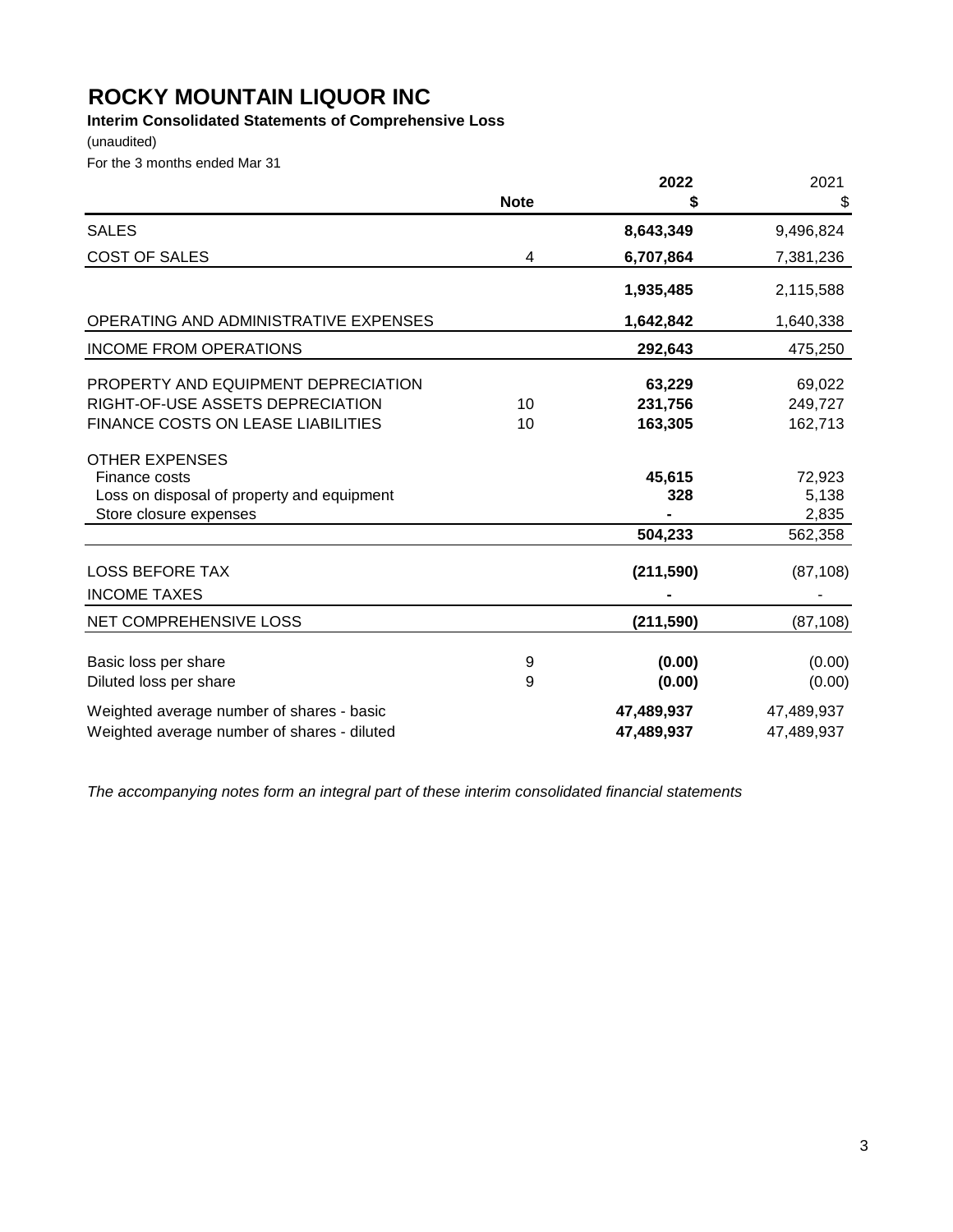# **Interim Consolidated Statements of Cash Flows**

(unaudited)

For the 3 months ended Mar 31

|                                                                            |             | 2022       | 2021       |
|----------------------------------------------------------------------------|-------------|------------|------------|
|                                                                            | <b>Note</b> | S          | S          |
| <b>OPERATING ACTIVITIES</b>                                                |             |            |            |
| Net comprehensive loss                                                     |             | (211,590)  | (87, 108)  |
| Items not affecting cash                                                   |             |            |            |
| Property and equipment depreciation                                        |             | 63,229     | 69,022     |
| Right-of-use assets depreciation                                           | 10          | 231,756    | 249,727    |
| Loss on disposal of property and equipment and goodwill                    |             | 328        | 5,138      |
| Finance costs on lease liabilities                                         | 10          | 163.305    | 162,713    |
| Changes in non-cash working capital                                        | 11          | (536, 779) | (920, 875) |
| Cash flow used in operating activities                                     |             | (289, 751) | (521, 383) |
| <b>INVESTING ACTIVITIES</b>                                                |             |            |            |
| Purchase of property and equipment                                         |             | (30, 963)  | (56, 545)  |
| Cash flow used in investing activities                                     |             | (30, 963)  | (56, 545)  |
| <b>FINANCING ACTIVITIES</b>                                                |             |            |            |
| Lease payments                                                             | 10          | (371,065)  | (370, 117) |
| Proceeds from operating facility and bank loan                             |             | 605,047    | 885,097    |
| Cash flow from financing activities                                        |             | 233,982    | 514,980    |
| DECREASE IN CASH                                                           |             | (86, 732)  | (62, 948)  |
| CASH AND CASH EQUIVALENTS - BEGINNING OF PERIOD                            |             | 118,015    | 146,992    |
| CASH AND CASH EQUIVALENTS - END OF PERIOD                                  |             | 31,283     | 84,044     |
| CASH FLOWS SUPPLEMENTARY INFORMATION<br>Interest paid<br>Income taxes paid |             | 45,615     | 72.923     |

*The accompanying notes form an integral part of these interim consolidated financial statements*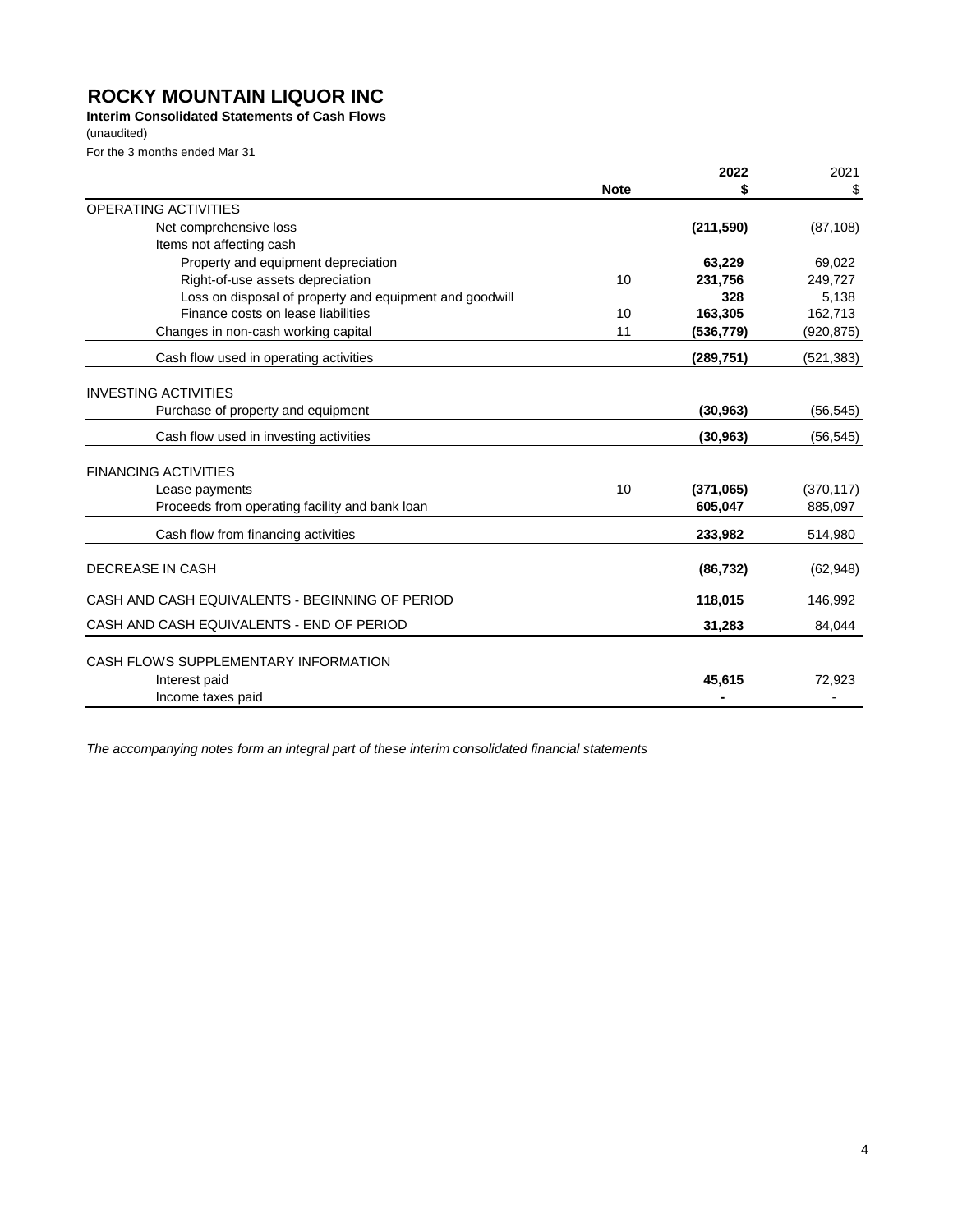#### 1. NATURE OF OPERATIONS

Rocky Mountain Liquor Inc. ("Rocky Mountain Liquor" or "RML") is incorporated under the Canada Business Corporations Act, and is a tier one issuer with its common shares listed on the TSX Venture Exchange (under the symbol "RUM"). The Company's registered corporate office is located at 11478 149 Street, Edmonton, Alberta, T5M 1W7.

Rocky Mountain Liquor is the parent to a wholly owned subsidiary, Andersons Liquor Inc. ("Andersons"), acquired through a reverse takeover on Dec 1, 2008.

As at Mar 31, 2022 Andersons operated 26 retail liquor stores in Alberta, selling beer, wine, spirits, ready to drink products, as well as ancillary items such as juice, ice, soft drinks and giftware.

These interim consolidated financial statements have been approved for issue by the Board of Directors on May 5, 2022.

# 2. SUMMARY OF SIGNIFICANT ACCOUNTING POLICIES

#### Statement of Compliance

These interim consolidated financial statements have been prepared on a going concern basis, in accordance with International Accounting Standard 34, "Interim Financial Reporting" ("IAS 34"), as issued by the International Accounting Standards Board ("IASB"). The application of the going concern basis of presentation assumes that the Company will continue in operation for the foreseeable future and can realize its assets and discharge its liabilities and commitments in the normal course of operation.

These interim consolidated financial statements should be read in conjunction with the Company's 2021 annual consolidated financial statements.

The preparation of these consolidated financial statements, in conformity with IFRS, requires management to make judgments, estimates and assumptions that affect the reported amount of assets and liabilities, disclosure of contingent assets and liabilities at the date of the financial statements and the reported amounts of revenues and expenses during the period. Uncertainties about these assumptions and estimates could result in outcomes that would require a material adjustment to the carrying amount of the asset or liability affected in the future. Estimates are reviewed on an ongoing basis. Revisions to accounting estimates are recognized in the period in which the estimates are revised and in any future periods affected.

Certain comparative figures have been changed to conform to the current years' presentation.

#### *Impact of COVID-19 Pandemic*

The novel coronavirus pandemic has had an impact on the Company. The Company's financial results for the first quarter 2021 showed increased sales, driven by increased demand for liquor retail products as a result of consumers turning to liquor retailers in lieu of licensed establishments. 2022 sales have reduced from 2021 as a result of the re-opening of licensed establishments. The full economic impact the pandemic will have on the Company, its judgements and estimates remain uncertain and are dependent on the severity and duration of the virus. In Alberta, liquor retail was immediately recognized as an essential business and has not experienced compulsory closure as a result of the COVID-19. For the quarter ended Mar 31, 2022, all locations remained open and operational.

*(continues)*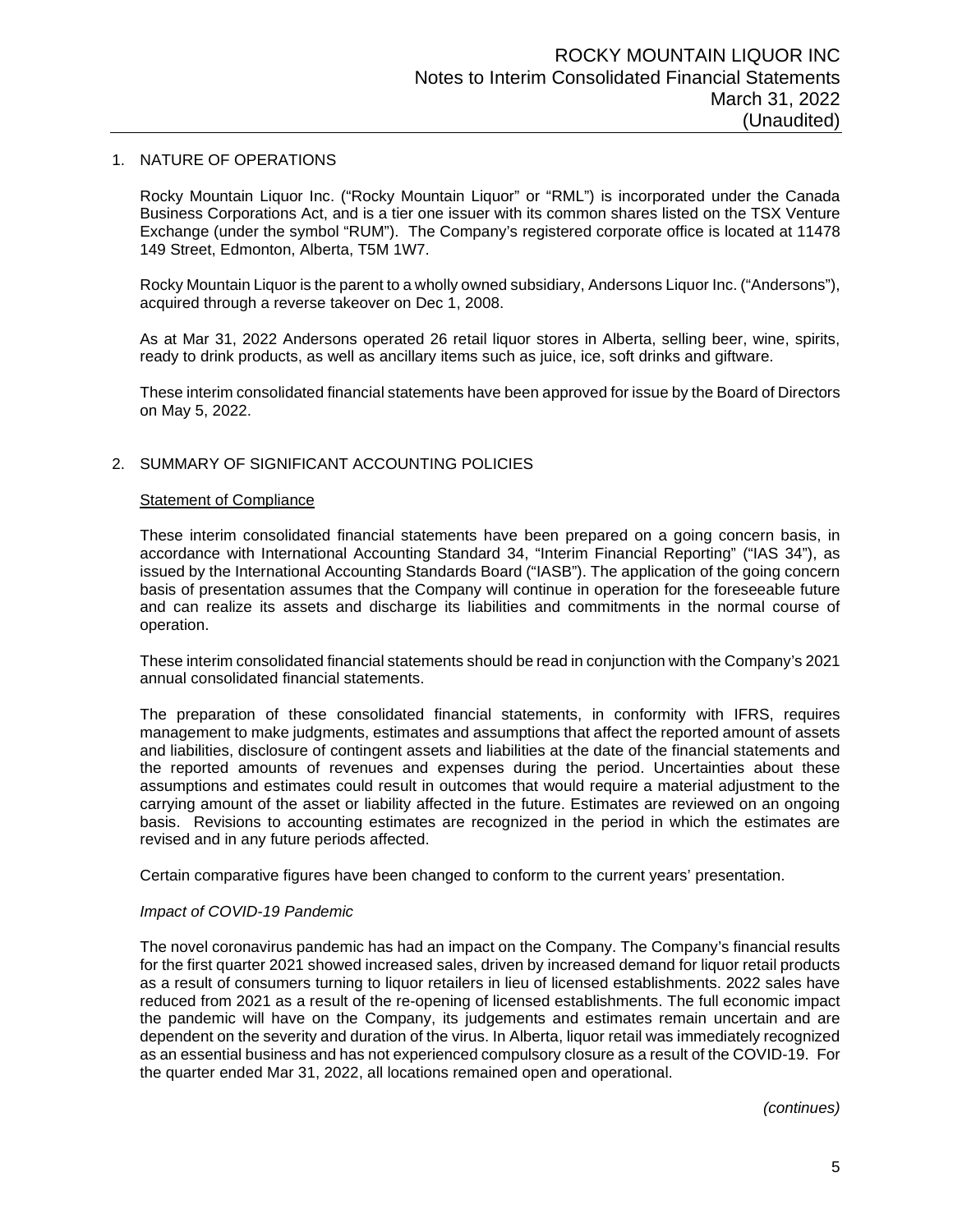# 2. SUMMARY OF SIGNIFICANT ACCOUNTING POLICIES (continued)

#### Nature of Operations

The Company's operations are seasonal in nature, and results for any quarter are not necessarily indicative of the results that may be expected for the full year due to seasonal variations in sales levels. The Company historically experiences a higher level of sales in the third and fourth quarters, while the first and second quarters experience lower sales due to shopping patterns and weather. COVID-19 may also have an impact on the seasonality of sales. Occupancy related expenses; certain general and administrative expenses, depreciation and amortization, and interest expense remain relatively steady throughout the year.

## 3. RELATED PARTY TRANSACTIONS

#### **Transactions with Related Parties**

During the period the Company paid rents of \$22,275 (2021 - \$22,275), in respect of three retail liquor stores, to privately held companies in which a key member of management is a significant shareholder. The rent is at market rates.

#### Key Management Personnel Compensation

The remuneration of Directors and other members of key management personnel during the period are as follows:

|                             | Mar 31, 2022 Mar 31, 2021 |                  |
|-----------------------------|---------------------------|------------------|
| Wages and salaries<br>Other | $131,625$ \$<br>1.197     | 129.250<br>1,178 |
|                             |                           |                  |
|                             | 132,822                   | 130,428          |

Other includes health plan premium paid on behalf of members of key management. There are no other short-term, long-term, termination or post-retirement benefits extended to any directors and other members of key management personnel of the Company.

#### 4. INVENTORY

The cost of inventory recognized as an expense and included in cost of sales for the period ended Mar 31, 2022 was \$6,707,864 (2021 - \$7,381,236). No inventory write downs were recognized in 2022 or 2021.

## 5. BANK LOAN

On May 31, 2021, through the Toronto-Dominion Bank ("TD"), the Company modified its existing credit agreement providing total availability up to a maximum of \$8,050,000 split between two facilities: 1) a demand, "operating facility" of \$5,400,000 and 2) a "term loan" of \$2,650,000. Both facilities bear interest at prime plus 1.5% per annum.

*(continues)*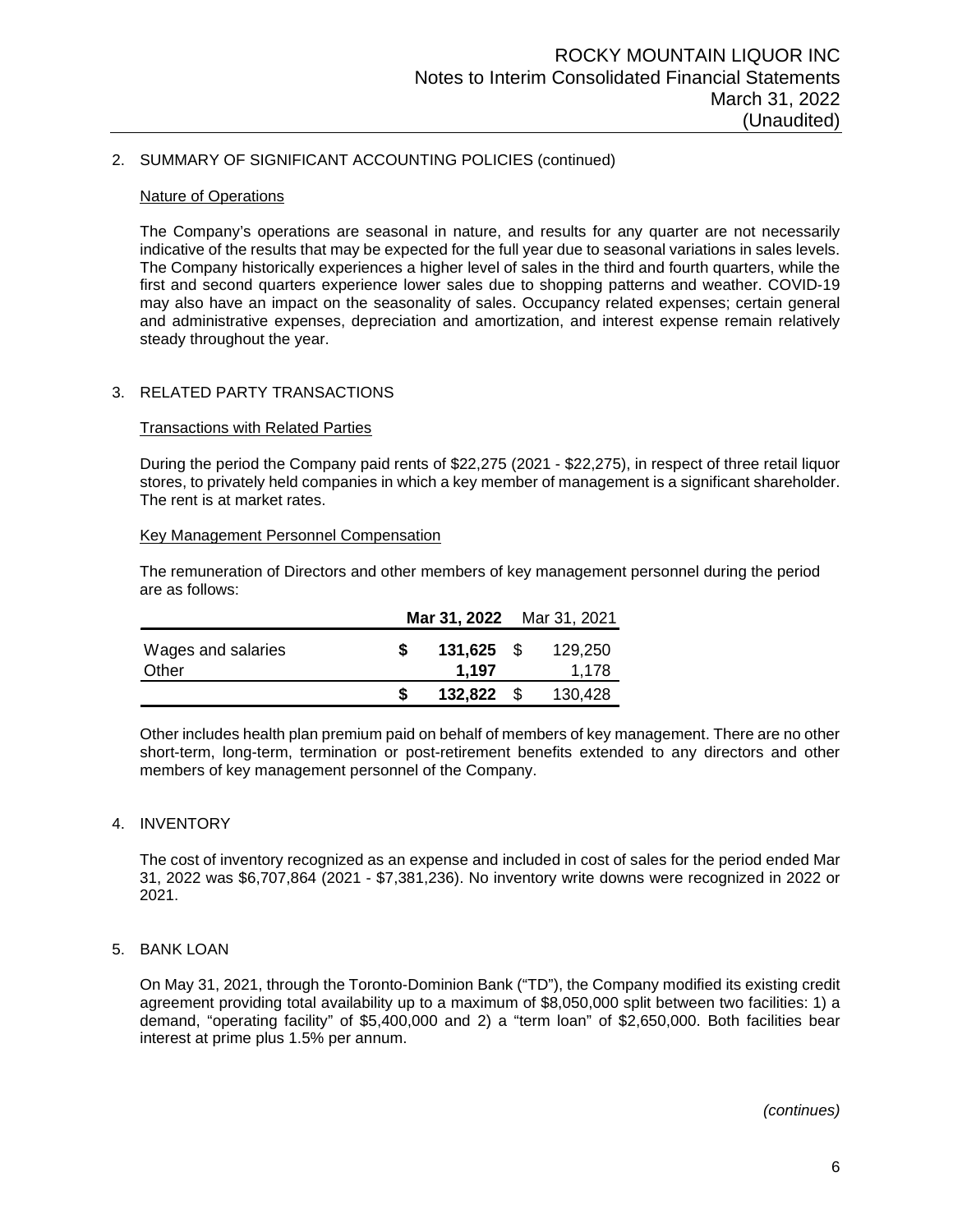## 5. BANK LOAN (continued)

The operating facility availability is calculated as the lesser of i) \$5,400,000 and ii) 75% of accounts receivable to a maximum of \$1,000,000, plus 70% of the value of inventory plus goods and services tax and bottle deposits, less trade payables related to liquor and unremitted source deductions plus up to \$250,000 cash-in-transit allowances. Interest only payments are due monthly.

The term loan is amortized over 39 months, with monthly payments of interest and principal.

|                                      | Mar 31, 2022 |           |      | Dec 31, 2021 |
|--------------------------------------|--------------|-----------|------|--------------|
| <b>Current Liabilities:</b>          |              |           |      |              |
| Operating facility                   | S            | 2,662,986 | - \$ | 1,861,671    |
| Bank loan                            |              | 792,995   |      | 815,388      |
| <b>Total current</b>                 |              | 3,455,981 |      | 2,677,059    |
|                                      |              |           |      |              |
| Long term portion of bank loan       |              | 1,213,876 |      | 1,387,751    |
| Total utilization of TD's facilities | S            | 4,669,857 | \$   | 4,064,810    |

Both facilities are secured by a general security agreement representing a first charge on all assets. Drawdowns and repayments are disclosed on the consolidated statements of cash flows on a net basis. The agreement includes a debt service covenant of adjusted EBITDA - unfinanced net capital expenditures - permitted distributions - cash taxes / (scheduled principal payments + interest), calculated based on a rolling four-quarter period, requiring the Company to maintain a ratio of actual earnings before interest, taxes, depreciation, and amortization (EBITDA) to projected EBITDA, on a standalone quarterly basis. As at Mar 31, 2022 the Company is in compliance with this covenant.

# 6. SHARE CAPITAL

Authorized - Unlimited common shares

|                                       | Number        | Amount    |
|---------------------------------------|---------------|-----------|
| Balance Dec 31, 2021 and Mar 31, 2022 | 47,489,937 \$ | 7,377,311 |

## 7. CONTRIBUTED SURPLUS

The table below summarizes the changes in contributed surplus:

|                                          | Amount       |
|------------------------------------------|--------------|
| Balance at Dec 31, 2021 and Mar 31, 2022 | \$ 1,014,911 |

# 8. STOCK OPTION PLAN

Stock option plan ("Option Plan")

The maximum number of common shares that may be reserved for issuance under the Option Plan is 2,500,000 shares.

*(continued)*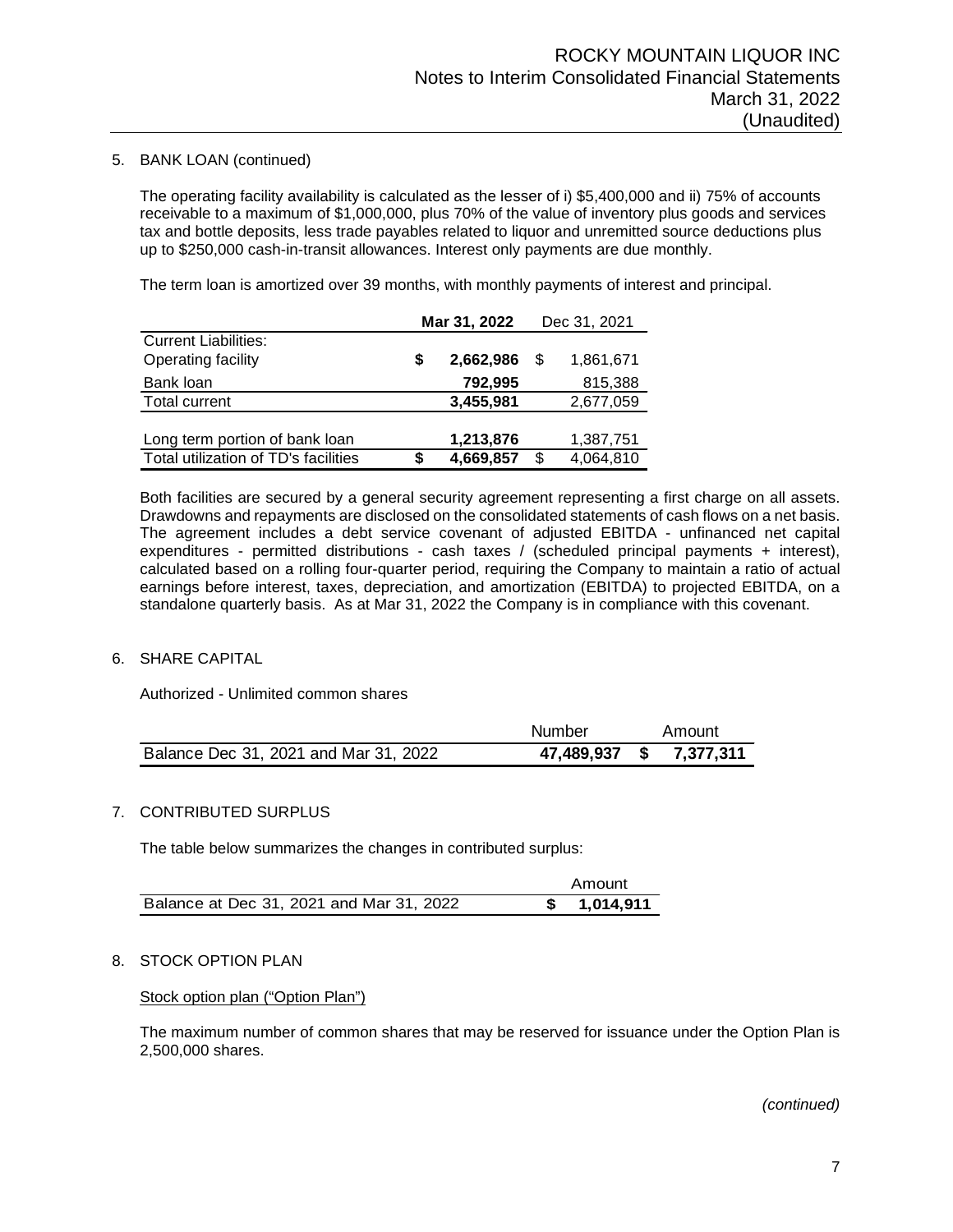## 8. STOCK OPTION PLAN (continued)

The exercise price of each option is determined on the basis of the market price at the time the option is granted. If the option has a discount to market price as an incentive for early redemption the exercise price may not be less than the discounted market price as defined by the policies of the TSX Venture Exchange ("TSXV"). For options that have no early redemption incentives, the exercise price may not be less than the closing price of a Rocky Mountain Liquor common share on the TSXV on the last trading day before the day the option is granted. The shares purchased on the exercise of an option must be paid for in full at the time of exercise. The Company operates equity-settled compensation plans. When the options vest in installments over the vesting period, each installment is accounted for as a separate arrangement.

# 9. EARNINGS PER COMMON SHARE

# Basic Net Earnings per Common Share

The calculation of basic earnings per common share for the period ending Mar 31, 2022 was based on the interim net comprehensive loss of \$211,590 (2021 – \$87,108) and a weighted average number of shares outstanding of 47,489,937 (2021 – 47,489,937).

## Diluted Net Earnings per Common Share

The calculation of diluted net earnings per common share for the period ending Mar 31, 2022 was based on the interim net comprehensive loss of \$211,590 (2021 – \$87,108) and a weighted average number of shares outstanding after adjustment for the effects of all dilutive potential shares of 47,489,937 (2021 – 47,489,937).

## 10. LEASES

The Company occupies various leased premises subject to minimum rent payments excluding the Company's proportion of occupancy costs. Lease commitments are based on the current lease term and one renewal period. In addition to the leases with the fixed minimum rental payments, the Company entered into a lone lease with a term of five years and a monthly rental based on standalone store performance.

Below is a summary of the activity related to right-of-use assets for the period ended Mar 31, 2022:

|                                  | Mar 31, 2022 |              |            |             | Dec 31, 2021 |  |
|----------------------------------|--------------|--------------|------------|-------------|--------------|--|
| Opening balance                  |              | \$12,449,339 | $\cdot$ \$ | 13,508,198  |              |  |
| Lease modification adjustment    |              | -            |            | 17.094      |              |  |
| Right-of-use assets depreciation |              | (231,756)    |            | (1,075,953) |              |  |
| Balance end of period            |              | 12,217,583   |            | 12.449.339  |              |  |

Right-of-use assets depreciation was recognized in the statement of comprehensive income.

Below is a summary of the activity related to lease liabilities for the period ended Mar 31, 2022:

*(continues)*